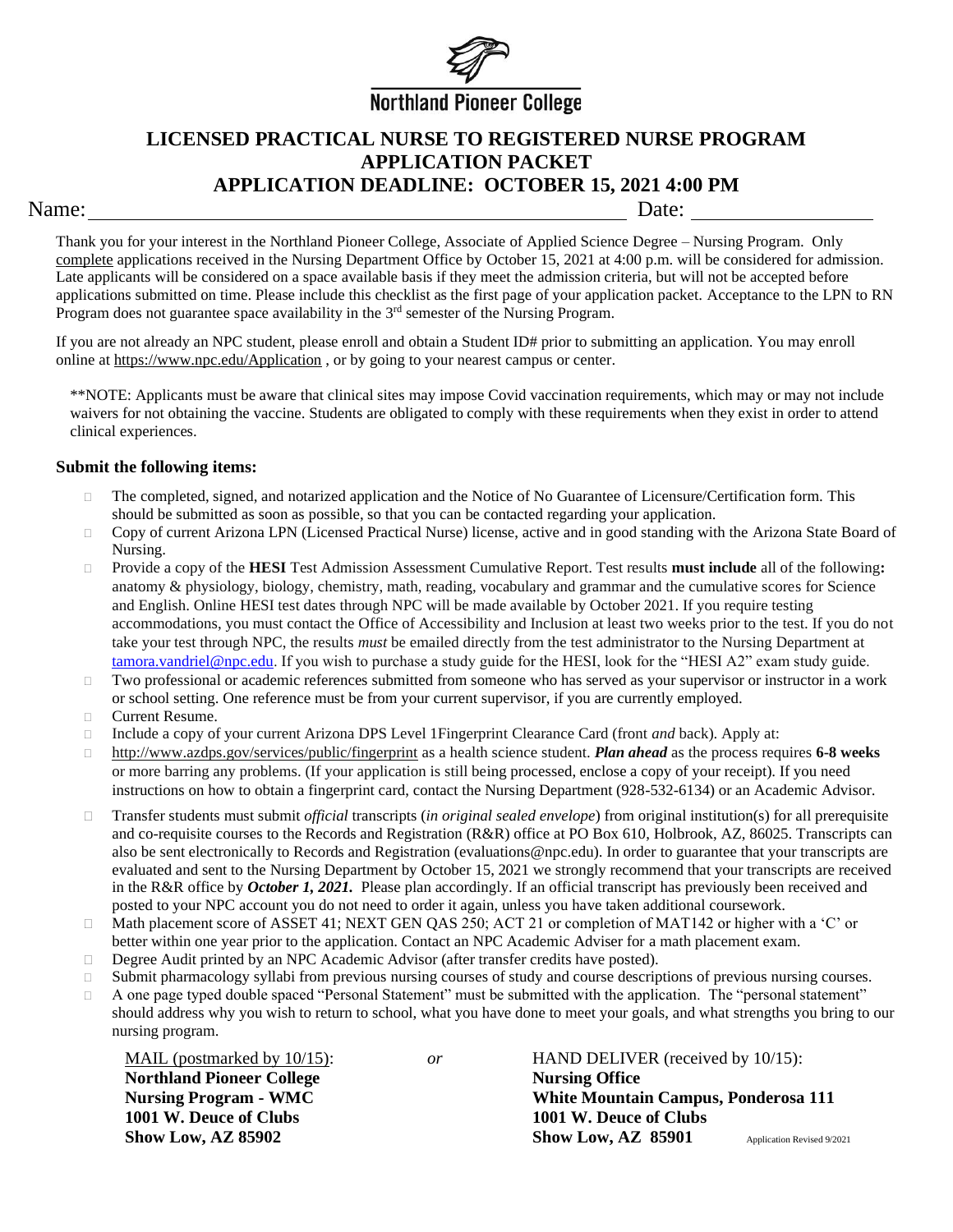**Nursing Program 1001 W. Deuce of Clubs Show Low, AZ 85901 (928) 532-6134**

### **LICENSED PRACTICAL NURSE TO REGISTERED NURSE CURRICULUM**

#### **Required Courses/Licensure to gain Admission to the LPN to RN Program**

Before the student will be considered eligible to apply to the nursing program, all courses must be completed with a grade of "C" or higher. A cumulative GPA of 3.0 "B" or higher is preferred for the following prerequisite courses:

|                |                               | Credits        |
|----------------|-------------------------------|----------------|
| <b>BIO</b> 181 | <b>General Biology</b>        | 4              |
| <b>BIO</b> 201 | Human Anatomy & Physiology I  | 4              |
| <b>BIO</b> 202 | Human Anatomy & Physiology II | $\overline{4}$ |
| <b>BIO</b> 205 | Microbiology                  | 4              |
| <b>CHM130</b>  | <b>Fundamental Chemistry</b>  | 4              |
| <b>ENL 101</b> | College Composition I         | 3              |
| <b>NUR 117</b> | Pharmacology I                | $\frac{2}{2}$  |
|                | Total                         | 23             |
|                |                               |                |

**Licensure:**

**Must submit a current Arizona LPN (Licensed Practical Nurse) License, active and in good standing with the notarized application.**

#### **Required Courses to Complete the Nursing Program**

|                | <b>Spring Semester:</b> Core Requirements                | Credits |
|----------------|----------------------------------------------------------|---------|
|                | <b>NUR 116</b> LPN $-RN$ Transitions                     |         |
|                | <b>NUR 118</b> Pharmacology II                           |         |
|                | General Education Requirements, if not already completed |         |
| <b>PSY 240</b> | Developmental Psychology                                 |         |
| <b>ENL 102</b> | College Composition II                                   |         |
|                | Total                                                    |         |

Any of the above courses may be taken in conjunction with NUR 116. All of the above courses must be completed before admission into the 3rd semester of the ADN program.

|                | <b>Fall <math>(3rd)</math> Semester:</b> Core Requirements          |                |
|----------------|---------------------------------------------------------------------|----------------|
|                | <b>NUR 117</b> Pharmacology I (credit for prior learning may apply) | 2              |
|                | NUR 221 Nursing III                                                 | 8              |
|                | <b>General Education Requirement</b>                                |                |
|                | SOC 101 or ANT 102 General Sociology or Cultural Anthropology       | $\overline{3}$ |
|                | Total                                                               | 13             |
|                |                                                                     |                |
|                | Spring $(4th)$ Semester:                                            |                |
| <b>NUR 222</b> | Nursing IV                                                          | 8              |
|                | <b>NUR 219 NCLEX Review Course</b>                                  | $\sqrt{2}$     |
|                | Total                                                               | 10             |

**All of the general education or non-NUR courses may be completed before entering the program, but must be completed as listed above and no later than beginning of the next semester. IF THE COURSES ARE NOT COMPLETED AS STATED THE STUDENT CANNOT CONTINUE IN THE NURSING PROGRAM. All courses require a grade of "C" or better for advancement in the program.**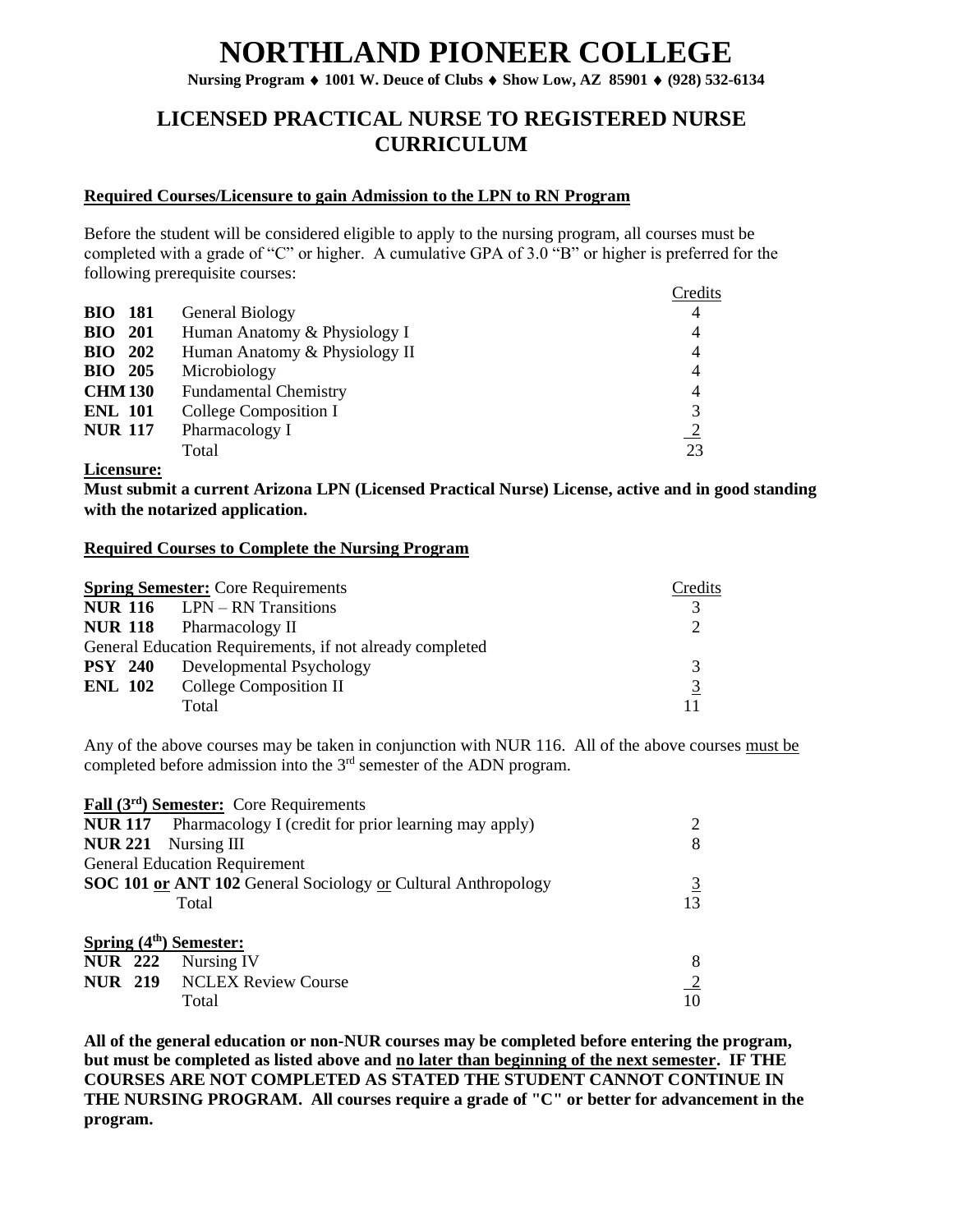**Nursing Program 1001 W. Deuce of Clubs Show Low, AZ 85901 (928) 532-6134**

### **DRUG SCREENING AND SUBSTANCE ABUSE PROCEDURES**

A pre-clinical drug screening is required for all student nurses. It is done during the first part of the semester prior to the student nurses' clinical experiences. Students are given a twelve-hour to twenty-four-hour notice to proceed with this drug screening (urine specimen). In addition, there is a "For Cause" substance abuse procedure for student nurses who exhibit mental or physical impairment due to use of alcohol, illegal or prescribed drugs while carrying out student nursing responsibilities in the college and health care settings. Both procedures are in the Nursing Student Handbook

### **PHYSICAL EXAMINATION**

A physical examination and immunization record will be required after admission to the Nursing Program and prior to starting any clinical rotations.

#### **CPR**

All students must have valid Healthcare Provider CPR certification prior to admission and kept current throughout the program.

#### **DPS FINGERPRINT CARD**

All students must have a current DPS fingerprint level 1 clearance card from the Arizona Department of Public Safety prior to admission to the 3<sup>rd</sup> semester of the nursing program. Apply at: <http://www.azdps.gov/services/public/fingerprint> as a health care student.

#### **MEDICAL INSURANCE**

All students must provide proof of medical insurance coverage prior to clinical rotations and must keep the coverage current throughout the program. A physical examination and immunization records are required by July 1st and must be kept current; this fulfils the requirements of NPC and our clinical facilities. Some facilities also have seasonal requirements pertaining to the flu immunization. Covid vaccination may be required by clinical agencies, and waivers may or may not be possible.

#### **CLINICAL ASSIGNMENTS**

Clinical assignments are selected each year and are subject to change based on current clinical needs and facility requirements. The program requires that students complete a Capstone clinical experience of 108 hours during NUR222; placements are as assigned and may include days, nights, and weekends.

#### **UNIFORMS**

The program dress code includes Cherokee pewter gray pants and scrub top, a watch with a second hand, name tag, stethoscope, bandage scissors, Kelley forceps, and appropriate shoes. See the Nursing Student Handbook for complete details.

#### **NURSING STUDENT HANDBOOK**

For complete nursing student requirements, policies and procedures see the Nursing Student Handbook available at:<https://www.npc.edu/registered-nursing-rn> under Entry Requirements.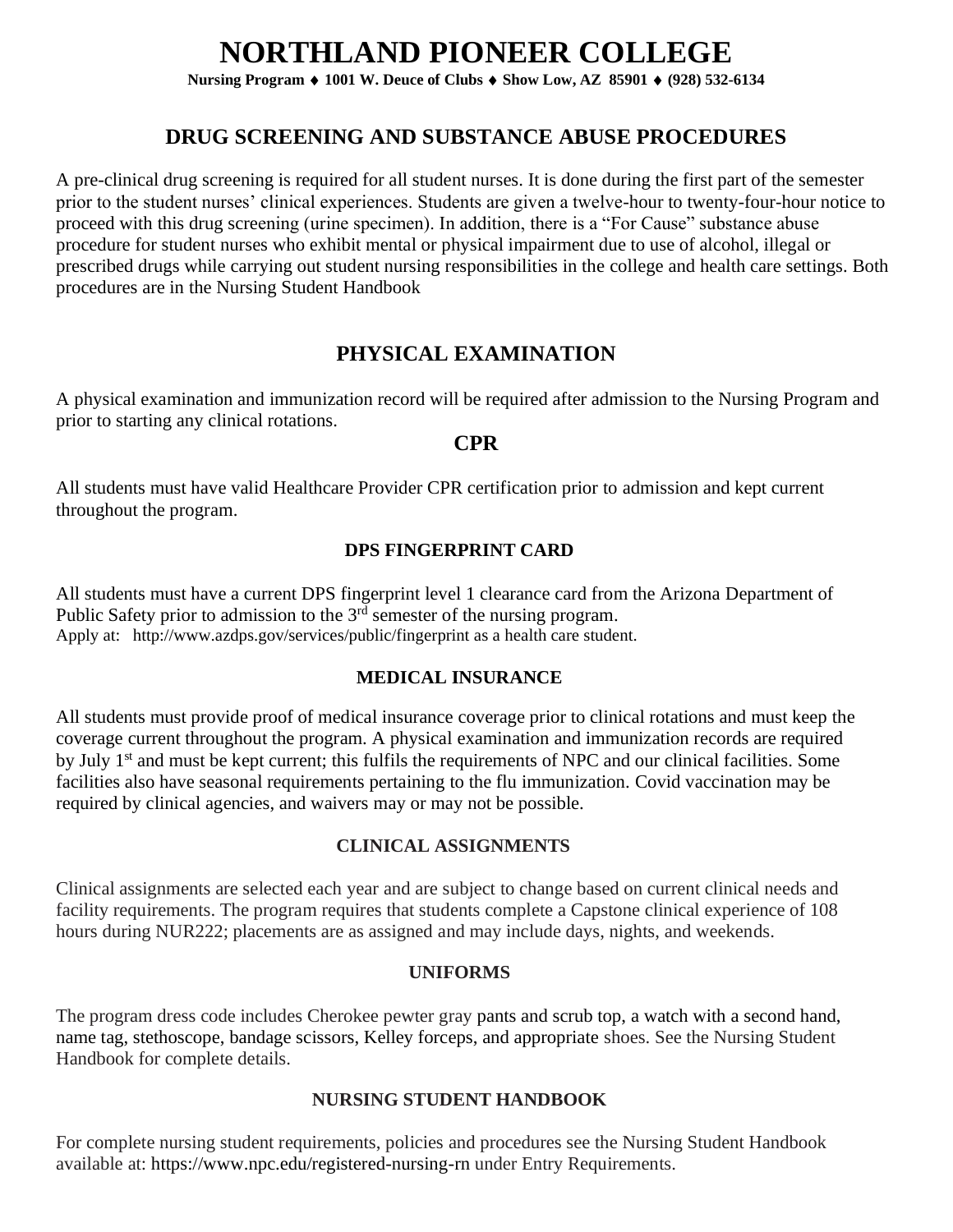**Nursing Program 1001 W. Deuce of Clubs Show Low, AZ 85901 (928) 532-6134**

#### **NURSING PROGRAM LICENSED PRACTICAL NURSE TO REGISTERED NURSE**

#### **ESTIMATED STUDENT COST FOR ARIZONA RESIDENTS (Nursing and General Education Courses included)**

| <sup>1st</sup> Year                                                                                                                             | <b>Spring Semester</b>                                     |                                                                         | <b>Total</b>                                                          |
|-------------------------------------------------------------------------------------------------------------------------------------------------|------------------------------------------------------------|-------------------------------------------------------------------------|-----------------------------------------------------------------------|
| Registration & Course Fee<br>1.                                                                                                                 | 1337.00<br>$\mathcal{S}$                                   |                                                                         | \$1337.00                                                             |
| <b>Books</b><br>2.                                                                                                                              | 500.00                                                     |                                                                         | 500.00                                                                |
| 1 <sup>st</sup> Year Total                                                                                                                      | \$1,837.00                                                 |                                                                         | \$1,837.00                                                            |
|                                                                                                                                                 |                                                            |                                                                         |                                                                       |
| $2nd$ Year                                                                                                                                      | 1 <sup>st</sup> Semester                                   | 2 <sup>nd</sup> Semester                                                | <b>Total</b>                                                          |
| Registration<br>1.<br><b>NUR Course Fees</b><br>Media Fee<br>2.<br><b>Books</b><br>Online resources<br>DocuCare Access<br><b>NCLEX-RN</b><br>3. | \$1,066.00<br>435.00<br>45.00<br>444.00<br>85.00<br>200.00 | $\mathcal{S}$<br>820.00<br>425.00<br>45.00<br>263.00<br>85.00<br>550.00 | \$1,771.00<br>860.00<br>90.00<br>707.00<br>170.00<br>200.00<br>550.00 |
| 2 <sup>nd</sup> Year Total                                                                                                                      | \$2,275.00                                                 | \$2,188.00                                                              | \$4,463.00                                                            |
|                                                                                                                                                 |                                                            |                                                                         |                                                                       |
| <b>Optional Fees</b>                                                                                                                            | 1 <sup>st</sup> Semester                                   | $2nd$ Semester                                                          | <b>Total</b>                                                          |
| Optional - Pin                                                                                                                                  | 100.00<br>\$                                               |                                                                         | \$<br>100.00                                                          |
| <b>Estimated Nursing Program Total</b>                                                                                                          |                                                            |                                                                         | $$6400.00*$                                                           |

**\***Travel expenses may be required for clinicals.

#### **PUBLIC NOTICE OF NON-DISCRIMINATION:**

The College does not discriminate on the basis of race, color, national origin, veteran status, religion, marital status, gender, age or disability in admission or access to, or treatment or employment in its educational programs or activities. District grievance procedures will be followed for compliance with Title IX and Section 504 requirements. The Affirmative Action Compliance Officer is the Director of Human Resources, 2251 E. Navajo Blvd., Holbrook, Arizona 86025, 1-800-266-7845. The section 504 Compliance Officer is the Accessibility and Inclusion Coordinator, 1611 S. Main St., Snowflake, Az 85937, 928-536-6246. The lack of English language skills will not be a barrier to admission and participation in vocational education programs.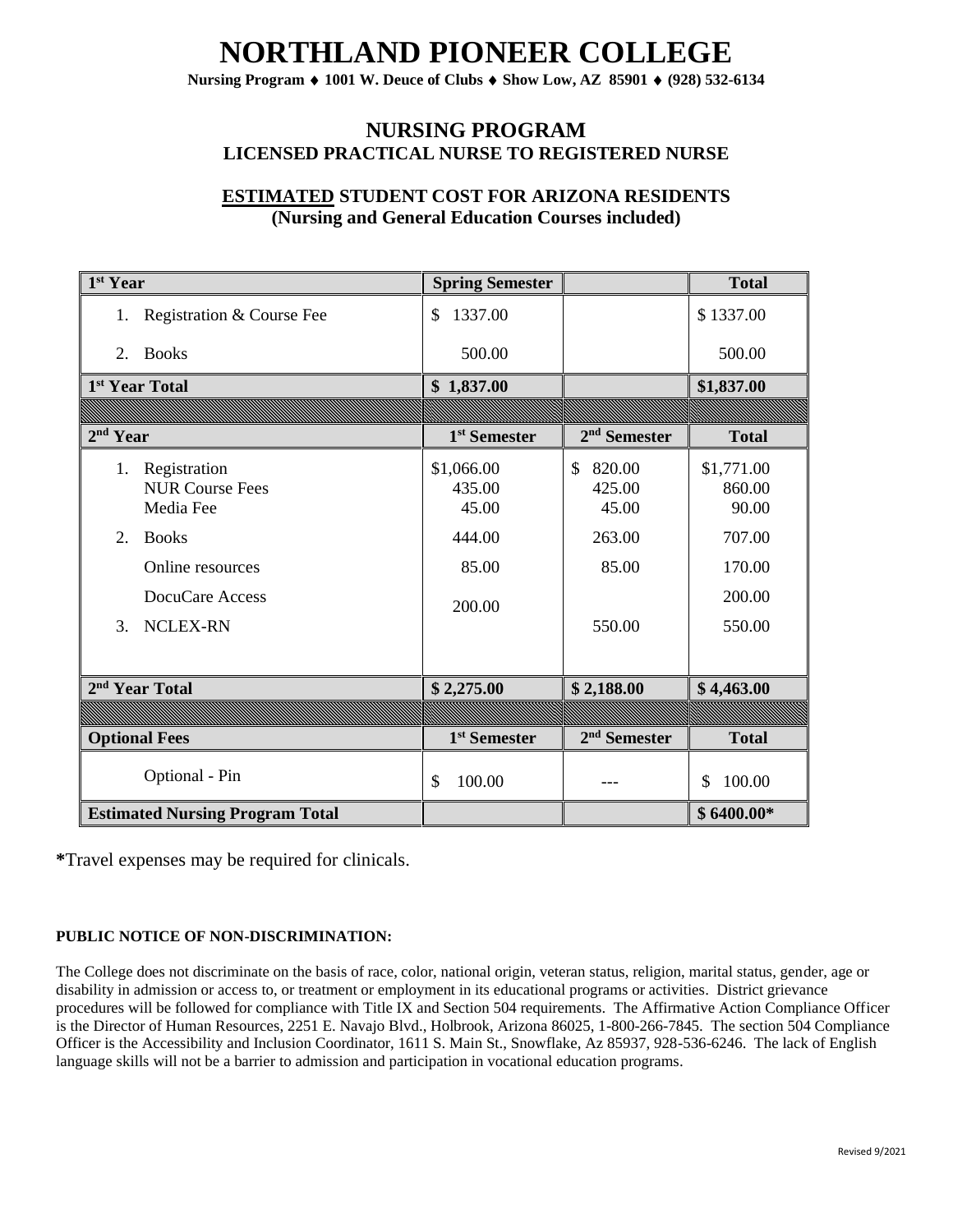**Nursing Program 1001 W. Deuce of Clubs Show Low, AZ 85901 (928) 532-6134**

### **LICENSED PRACTICAL NURSE TO REGISTERED NURSE PROGRAM APPLICATION FOR ADMISSION**

| Name                        |        |                                                                    |      |                |     |  |
|-----------------------------|--------|--------------------------------------------------------------------|------|----------------|-----|--|
| Last                        |        | First                                                              |      | Middle         |     |  |
|                             |        | Other names used now or in the past<br><u>example and</u>          |      | E-mail Address |     |  |
| <b>Mailing Address</b>      |        |                                                                    |      |                |     |  |
|                             | Number | <b>Street</b>                                                      | City | <b>State</b>   | Zip |  |
| Phone                       |        |                                                                    |      |                |     |  |
| Home                        |        | Work/Cell (please circle)                                          |      |                |     |  |
|                             |        | When do you anticipate starting the Nursing Program? Fall semester |      |                |     |  |
| High school graduation date |        | or GED date                                                        |      |                |     |  |

You must fill in the following information and provide **OFFICIAL** sealed transcripts for all completed courses (including NPC transcripts). **Please note: College courses over eight years old may be accepted with prior approval.**

| <b>COURSE</b>                 |                 | <b>DATE COMPLETED OR</b><br><b>SCHEDULED FOR</b> | <b>SCHOOL/COLLEGE</b> |                   |              |
|-------------------------------|-----------------|--------------------------------------------------|-----------------------|-------------------|--------------|
|                               |                 | <b>COMPLETION</b>                                | <b>ATTENDED</b>       | <b>INSTRUCTOR</b> | <b>GRADE</b> |
| <b>BIO 181</b>                |                 |                                                  |                       |                   |              |
| <b>General Biology</b>        | 4 cr            |                                                  |                       |                   |              |
| BIO 201 Human                 |                 |                                                  |                       |                   |              |
| Anatomy & Physiology I        | 4 cr            |                                                  |                       |                   |              |
| BIO 202 Human                 |                 |                                                  |                       |                   |              |
| Anatomy & Physiology II       | 4 cr            |                                                  |                       |                   |              |
| <b>BIO 205</b>                |                 |                                                  |                       |                   |              |
| <b>Microbiology</b>           | 4 cr            |                                                  |                       |                   |              |
| <b>CHM 130</b>                |                 |                                                  |                       |                   |              |
| <b>Fundamental Chemistry</b>  | 4 cr            |                                                  |                       |                   |              |
| <b>ENL 101</b>                |                 |                                                  |                       |                   |              |
| <b>College Composition I</b>  | 3 cr            |                                                  |                       |                   |              |
| <b>ENL 102</b>                |                 |                                                  |                       |                   |              |
| <b>College Composition II</b> | 3 <sub>cr</sub> |                                                  |                       |                   |              |
| <b>NUR 117</b>                |                 |                                                  |                       |                   |              |
| <b>Pharmacology I</b>         | 2 <sub>cr</sub> |                                                  |                       |                   |              |

Are you an AZ LPN? If so, License # If so expiration Date

Explain your career goals as an RN. (What do you want to do when you graduate from NPC?)

Where would you prefer to attend classes?

White Mountain Campus, Show Low Little Colorado Campus, Winslow Either Campus

<u> 1980 - Jan Samuel Barbara, martin da basar a shekara 1980 - An tsaran 1980 - An tsara 1980 - An tsara 1980 -</u>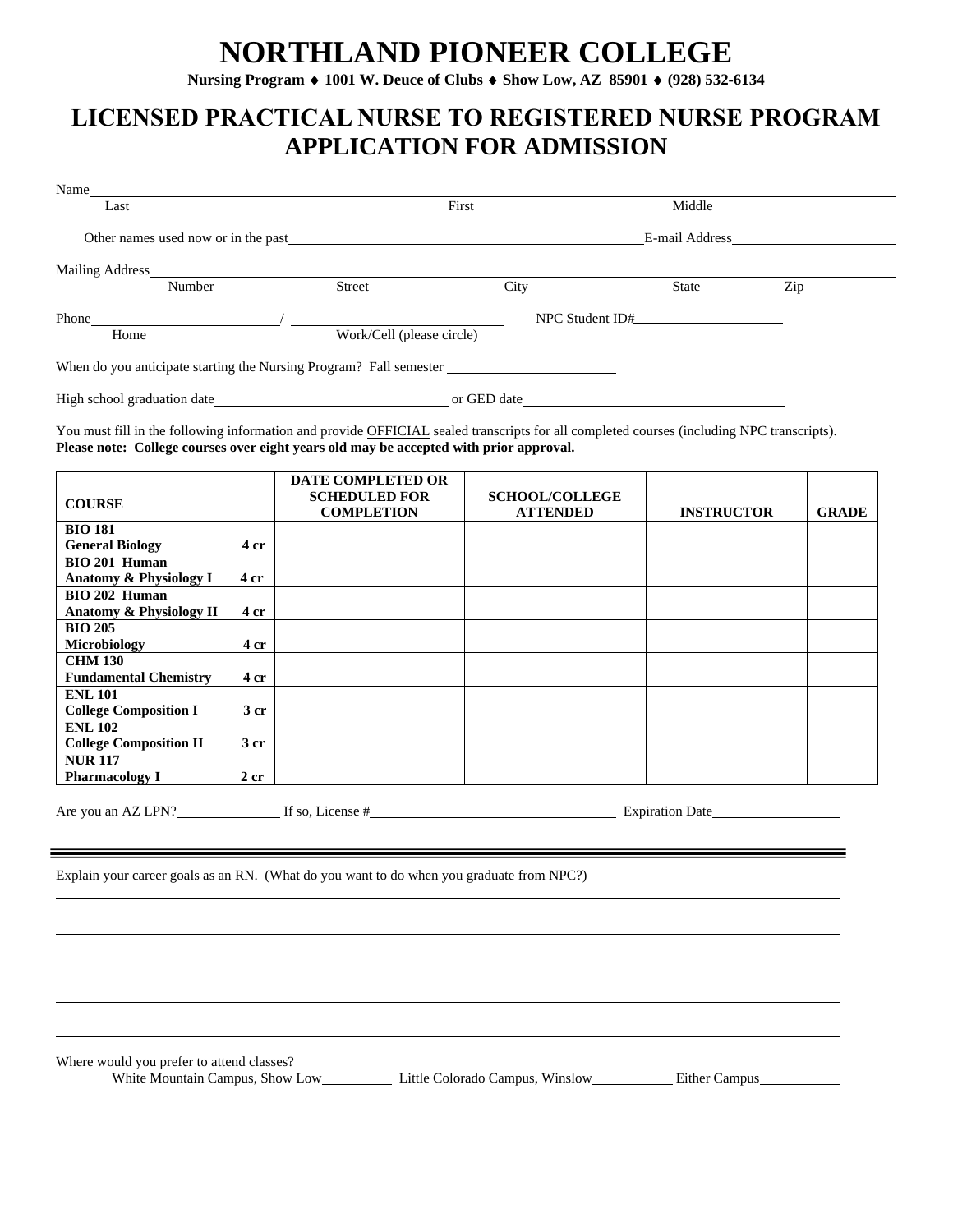## **NORTHLAND PIONEER COLLEGE LICENSED PRACTICAL NURSE TO REGISTERED NURSE** *PROGRAM APPLICATION FOR ADMISSION CONTINUED*

Current Employment:

Last place and dates of employment as a Licensed Practical Nurse: \_\_\_\_\_\_\_\_\_\_\_\_\_\_

Any disciplinary actions on your nursing license:  $\Box$  Yes  $\Box$  No

If yes, please explain:

Bearing in mind the essential functions delineated in the Admission Information, are you able, with or without reasonable accommodations, to

successfully perform these functions?  $\Box$  **Yes**  $\Box$  **No** 

Are you a legal resident of the United States of America?  $\Box$  Yes  $\Box$  No

Have you ever been convicted of a felony?  $\Box$  **Yes**  $\Box$  **No** 

Are you currently using illegal drugs, misusing prescription drugs?  $\Box$  Yes  $\Box$  No

Is there now or has there ever been any investigation, disciplinary action, or denial of certification or licensure by a nursing regulatory agency or nursing assistant regulatory agency in the United State or its territories?  $\Box$  Yes  $\Box$  No

If yes, please explain:

(Regulatory action against any licenses you hold may be grounds for dismissal. Failure to report regulatory actions against your license may constitute a basis for dismissal Felony conviction, history of drug and/or alcohol addiction may be reason for denial of Registered Nurse License by the State Board of Nursing.)

**AFFIDAVIT**

| The undersigned being duly sworn declares that he/she is the person referred to in the foregoing application; that the statements are true in every<br>respect; that he/she has not suppressed any information that would affect this application: that he/she will conform to the ethical standards of conduct<br>in the profession of nursing; and that he/she has read and understands this affidavit. |                      |  |
|-----------------------------------------------------------------------------------------------------------------------------------------------------------------------------------------------------------------------------------------------------------------------------------------------------------------------------------------------------------------------------------------------------------|----------------------|--|
|                                                                                                                                                                                                                                                                                                                                                                                                           | <b>SIGNATURE</b>     |  |
| SUBSCRIBED AND SWORN to before me this day of day of the control of the control of the control of the control of the control of the control of the control of the control of the control of the control of the control of the                                                                                                                                                                             |                      |  |
| <b>Commission Expires:</b>                                                                                                                                                                                                                                                                                                                                                                                |                      |  |
|                                                                                                                                                                                                                                                                                                                                                                                                           |                      |  |
|                                                                                                                                                                                                                                                                                                                                                                                                           | <b>Notary Public</b> |  |
|                                                                                                                                                                                                                                                                                                                                                                                                           |                      |  |

*Notary Seal*

**PUBLIC NOTICE OF NON-DISCRIMINATION:** The College does not discriminate on the basis of race, color, national origin, veteran status, religion, marital status, gender, age or disability in admission or access to, or treatment or employment in its educational programs or activities. District grievance procedures will be followed for compliance with Title IX and Section 504 requirements. The Affirmative Action Compliance Officer is the Director of Human Resource, 2251 E. Navajo Blvd., Holbrook, Arizona 86025, 1-800-266-7845. The section 504 Compliance Officer is the Accessibility and Inclusion Coordinator, 1611 S. Main St., Snowflake, Az 85937, 928-536-6246. The lack of English language skills will not be a barrier to admission and participation in vocational education programs.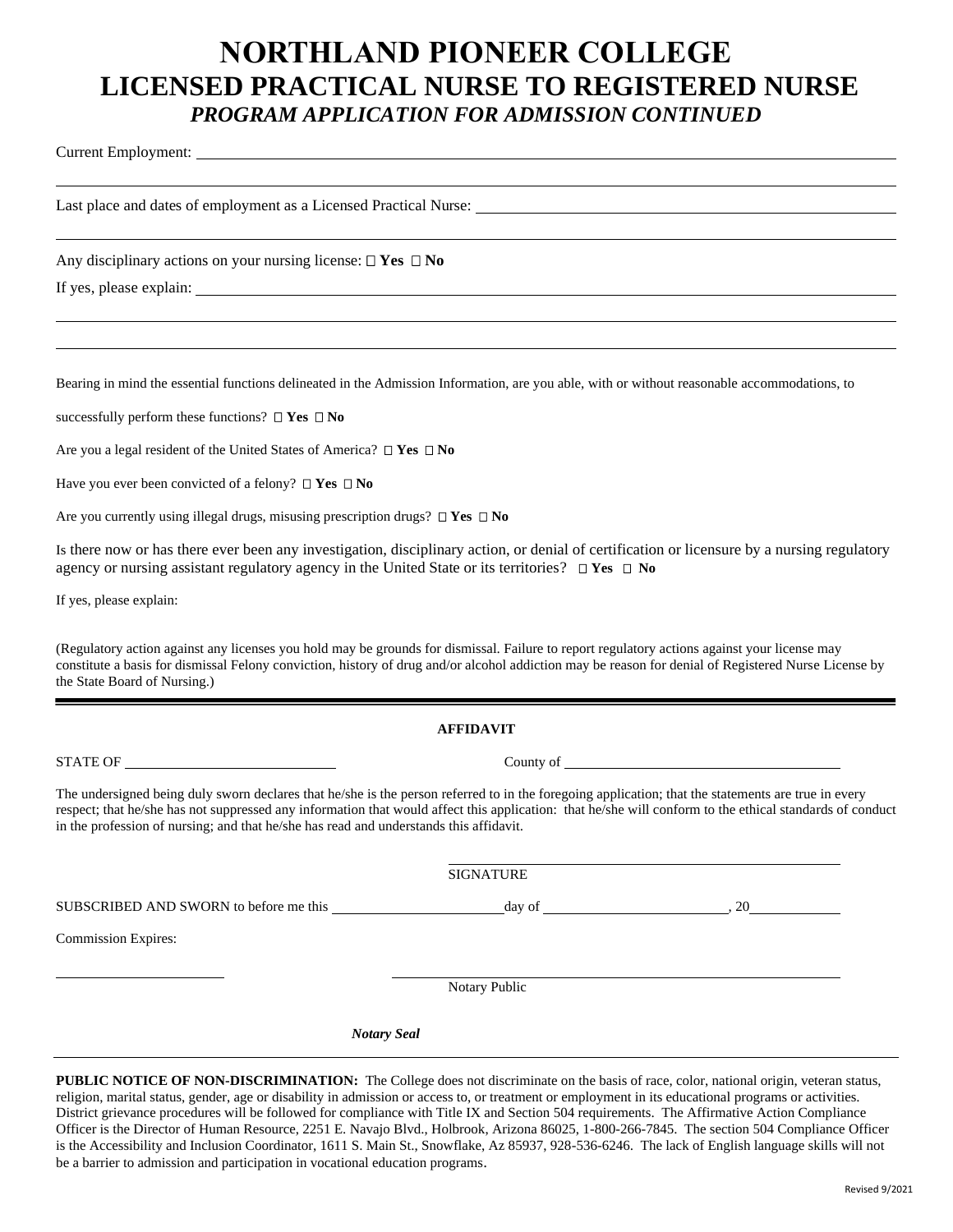# **NELAND PIONEER COLLEG**

**Nursing Program 1001 W. Deuce of Clubs Show Low, AZ 85901 (928) 532-6134**

### **NURSING PROGRAM NOTICE OF NO GUARANTEE OF LICENSURE/CERTIFICATION**

Admission or graduation from the Program does not guarantee obtaining a license or certificate to practice nursing. Licensure and certification requirements and the subsequent procedures are the exclusive right and responsibility of the Arizona State Board of Nursing. Students must satisfy the requirements of the Nurse Practice Act: Statues, Rules, and Regulations independently of any college or school requirements for graduation as they exist at the time of licensure/certification. Although this explanation and handbook materials may provide information concerning the licensing process, the applicant/student is solely responsible for understanding and meeting licensure/certification requirements. NPC does not guarantee the accuracy of any of the information presented here or in any other materials presented to the applicant/student concerning the licensure process. Verifying the accuracy of such information is solely the responsibility of the applicant/student.

If convicted of a felony, an applicant for licensure/certification must submit proof that he/she "has received an absolute discharge from the sentences for all felony convictions three or more years prior to the date of filing an application" (Nursing Practice Act 2018, 32-1632 and 32-1637). Such proof includes completion of any sentence including imprisonment, probation, parole, community supervision or any form of court supervision. Examples of unprofessional conduct, but not limited to, are felony or misdemeanor convictions, substance abuse, conviction of an offense involving immoral behavior, or being guilty of acts which deceive, defraud or harm the public in any way.

Fingerprinting will be part of the application process for the nursing assistant, LPN and RN applicants.

If there is any question about eligibility for licensure or certification, contact the Arizona State Board of Nursing (602-771-7800).

I have read and understood the above statement.

Signature Date **Print Name** Date

This statement will become part of your permanent record.

PUBLIC NOTICE OF NON-DISCRIMINATION: The College does not discriminate on the basis of race, color, national origin, veteran status, religion, marital status, gender, age or disability in admission or access to, or treatment or employment in its educational programs or activities. District grievance procedures will be followed for compliance with Title IX and Section 504 requirements. The Affirmative Action Compliance Officer is the Director of Human Resource, 2251 E. Navajo Blvd., Holbrook, Arizona 86025, 1-800-266-7845. The section 504 Compliance Officer is the Accessibility and Inclusion Coordinator, 1611 S. Main St., Snowflake, Az 85937, 928-536-6246. The lack of English language skills will not be a barrier to admission and participation in vocational education programs.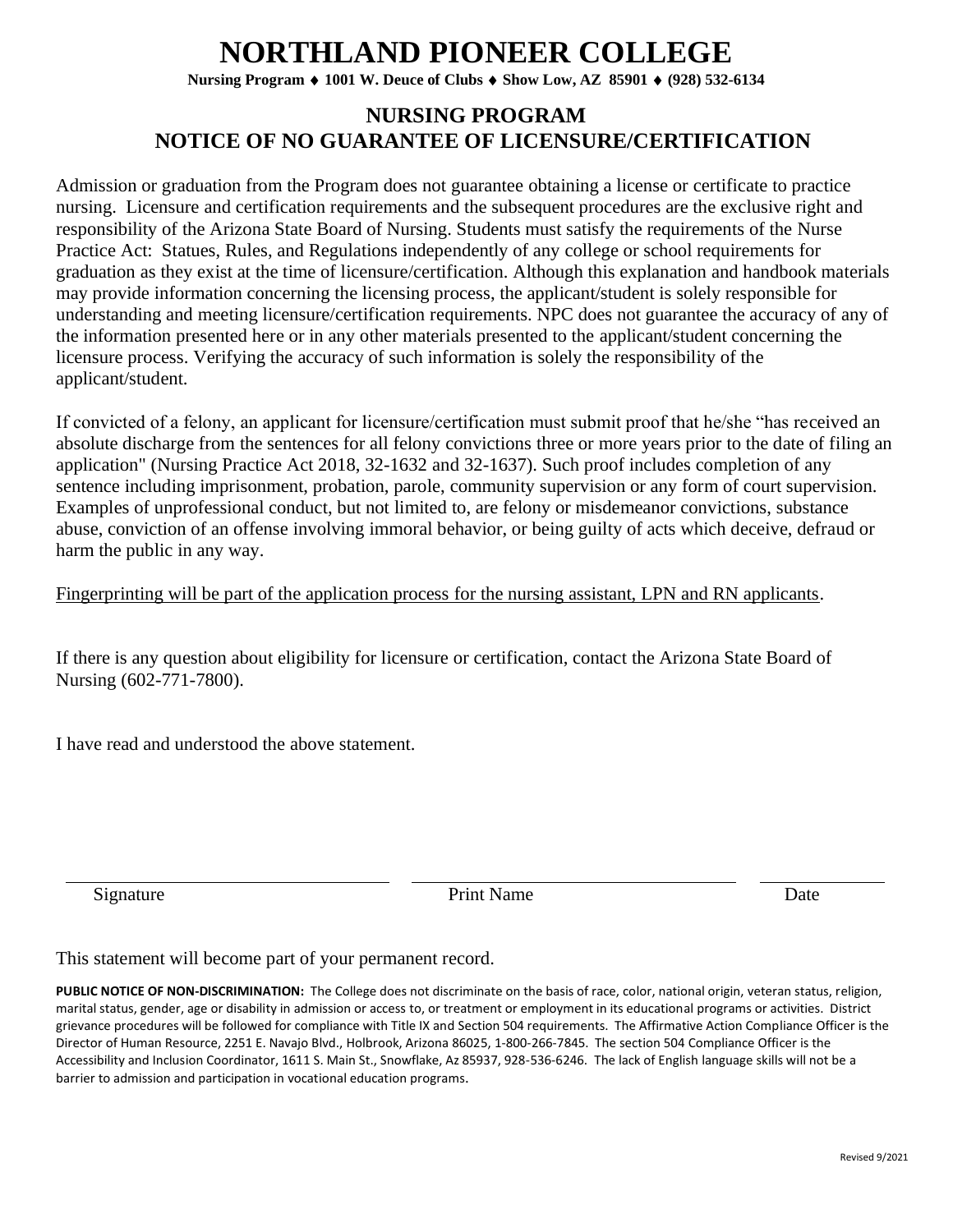**Nursing Program 1001 W. Deuce of Clubs Show Low, AZ 85901 (928) 532-6134**

## **LICENSED PRACTICAL NURSE TO REGISTERED NURSE PROGRAM Professional or Academic Reference**

|                                                                                                                     | (Reference name)                                                                                                                                                                                                                                                  |         |                      |                                                                                                                                   |  |  |  |
|---------------------------------------------------------------------------------------------------------------------|-------------------------------------------------------------------------------------------------------------------------------------------------------------------------------------------------------------------------------------------------------------------|---------|----------------------|-----------------------------------------------------------------------------------------------------------------------------------|--|--|--|
|                                                                                                                     | (Reference address)                                                                                                                                                                                                                                               |         |                      |                                                                                                                                   |  |  |  |
| (Name of Applicant)                                                                                                 | Is applying for acceptance into the Associate Degree Nursing Program at Northland Pioneer<br>College. Please fill out the following form. Your cooperation is greatly appreciated.<br>When completed, please return to the Nursing Programs at the above address. |         |                      |                                                                                                                                   |  |  |  |
| In accordance with the Family Education Rights and Privacy Act, the applicant                                       |                                                                                                                                                                                                                                                                   |         |                      |                                                                                                                                   |  |  |  |
|                                                                                                                     |                                                                                                                                                                                                                                                                   |         |                      | has requested has not requested that this information be held confidential by the Admission Committee.                            |  |  |  |
|                                                                                                                     |                                                                                                                                                                                                                                                                   |         |                      | I ___________________________________hereby waive my right to inspect and review this letter of recommendation. I understand that |  |  |  |
| (Applicant)<br>this waiver is not required as a condition of admission or receipt of a service or benefit from NPC. |                                                                                                                                                                                                                                                                   |         |                      |                                                                                                                                   |  |  |  |
|                                                                                                                     |                                                                                                                                                                                                                                                                   |         |                      | (Signature of applicant)                                                                                                          |  |  |  |
|                                                                                                                     | Above<br>Average                                                                                                                                                                                                                                                  | Average | Below<br>Average     | Comments:                                                                                                                         |  |  |  |
| Attitude, motivation                                                                                                |                                                                                                                                                                                                                                                                   |         |                      |                                                                                                                                   |  |  |  |
| Initiative, creativity                                                                                              |                                                                                                                                                                                                                                                                   |         |                      |                                                                                                                                   |  |  |  |
| Interpersonal relationships                                                                                         |                                                                                                                                                                                                                                                                   |         |                      |                                                                                                                                   |  |  |  |
| Reaction to criticism                                                                                               |                                                                                                                                                                                                                                                                   |         |                      |                                                                                                                                   |  |  |  |
| Dependability, responsibility                                                                                       |                                                                                                                                                                                                                                                                   |         |                      |                                                                                                                                   |  |  |  |
| Maturity in judgment;<br>handling of crises                                                                         |                                                                                                                                                                                                                                                                   |         |                      |                                                                                                                                   |  |  |  |
| Personal habits;                                                                                                    |                                                                                                                                                                                                                                                                   |         |                      |                                                                                                                                   |  |  |  |
| courtesy, grooming                                                                                                  |                                                                                                                                                                                                                                                                   |         |                      |                                                                                                                                   |  |  |  |
|                                                                                                                     |                                                                                                                                                                                                                                                                   |         |                      |                                                                                                                                   |  |  |  |
|                                                                                                                     |                                                                                                                                                                                                                                                                   |         |                      |                                                                                                                                   |  |  |  |
|                                                                                                                     |                                                                                                                                                                                                                                                                   |         |                      |                                                                                                                                   |  |  |  |
|                                                                                                                     |                                                                                                                                                                                                                                                                   |         |                      |                                                                                                                                   |  |  |  |
| How long have you known this applicant?                                                                             |                                                                                                                                                                                                                                                                   |         |                      | <b>Example 2018</b> Relationship to applicant?                                                                                    |  |  |  |
| Highly recommend<br><u>Light</u>                                                                                    |                                                                                                                                                                                                                                                                   |         | Recommend<br><u></u> | Do not recommend                                                                                                                  |  |  |  |
| (Signature)                                                                                                         |                                                                                                                                                                                                                                                                   |         |                      | (Date)                                                                                                                            |  |  |  |
|                                                                                                                     |                                                                                                                                                                                                                                                                   |         |                      |                                                                                                                                   |  |  |  |
|                                                                                                                     |                                                                                                                                                                                                                                                                   |         |                      | Thank you for completing this Personal Reference.<br>Please return promptly, before the October 15th deadline.                    |  |  |  |
|                                                                                                                     |                                                                                                                                                                                                                                                                   |         |                      |                                                                                                                                   |  |  |  |

PUBLIC NOTICE OF NON-DISCRIMINATION: The College does not discriminate on the basis of race, color, national origin, veteran status, religion, marital status, gender, age or disability in admission or access to, or treatment or employment in its educational programs or activities. District grievance procedures will be followed for compliance with Title IX and Section 504 requirements. The Affirmative Action Compliance Officer is the Director of Human Resource, 2251 E. Navajo Blvd., Holbrook, Arizona 86025, 1-800-266-7845. The section 504 Compliance Officer is the Accessibility and Inclusion Coordinator, 1611 S. Main St., Snowflake, Az 85937, 928-536-6246. The lack of English language skills will not be a barrier to admission and participation in vocational education programs. Dependent of the control of the revised 9/2021